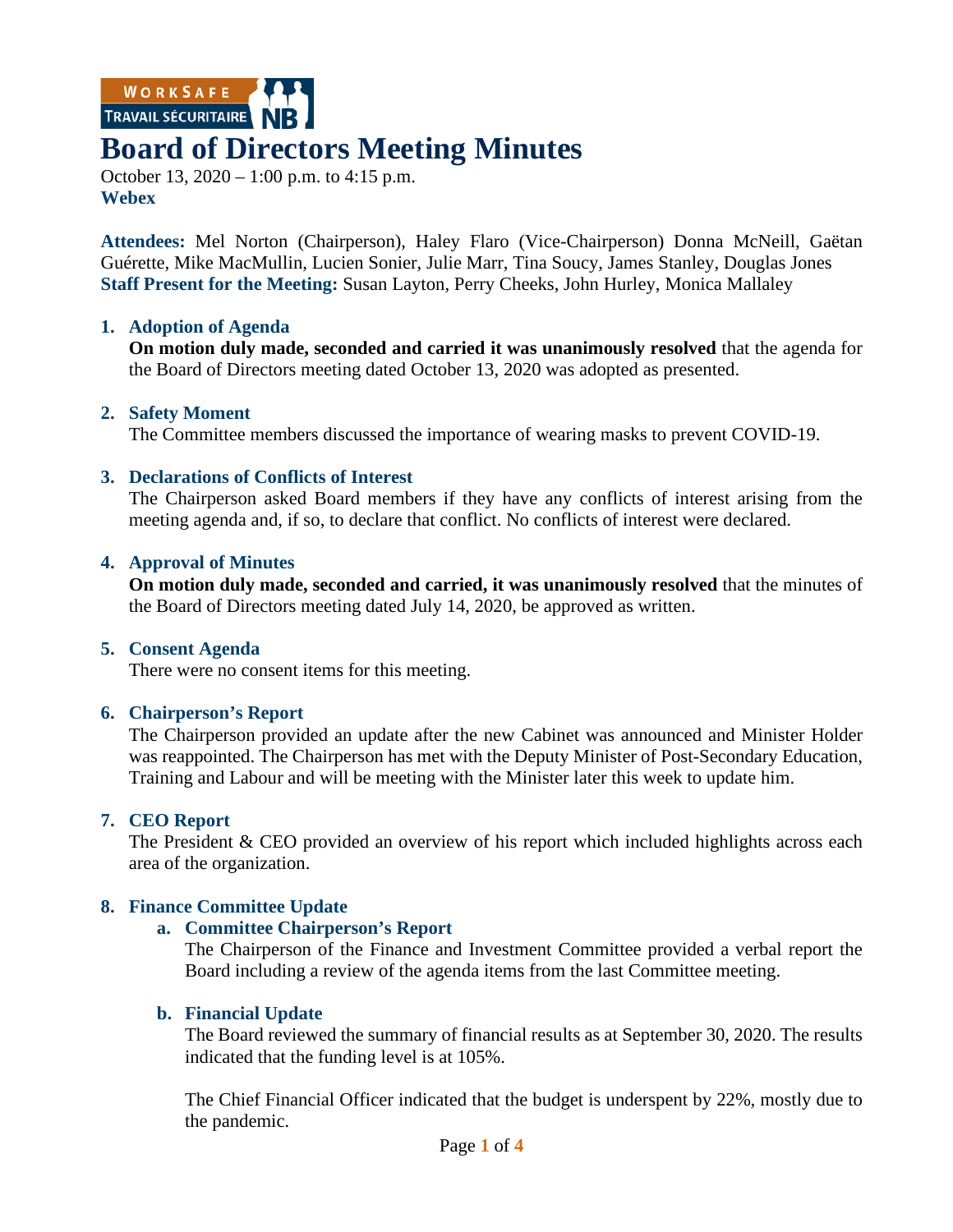**On motion duly made, seconded and carried, it was unanimously resolved** that the Financial Update be received and filed for information.

### **c. Investment Results**

The Board reviewed the Q2 investment portfolio results. The Treasurer said that the total market value of the fund as at June 30, 2020, is \$1,670.7M; the value of NB liabilities is \$1,558.2M; and, the estimated funded ratio is 99%.

The Treasurer illustrated the irrationality of the current markets and stressed that there is much uncertainty right now. He emphasised that WorkSafeNB has always invested for the long term and advised not to focus on the short term. He reiterated that WorkSafeNB policies and directives are written for rough times like these.

**On motion duly made, seconded and carried, it was unanimously resolved** that the investment results be received and filed for information.

# **d. Memo re: Revising Portfolio Benchmarks**

**On motion duly made, seconded and carried, it was unanimously resolved** that the memo for revising portfolio benchmarks be received for information.

#### **e. Update on Outsourcing Investment Funds and Next Steps**

**On motion duly made, seconded and carried, it was unanimously resolved** that the update on outsourcing investment funds and next steps be received for information.

### **9. WorkSafeNB 2021 Budget**

# **a. Board of Directors Budget**

The Chief Financial Officer reviewed the Board of Directors budget and said that travel, education and training and miscellaneous are down because of COVID-19, and professional fees are up. Still, the Board of Directors budget is down 2%, from \$301,000 in 2020 to \$296,000 for 2021.

**On motion duly made, seconded and carried, it was unanimously resolved** that the 2021 Board of Directors be approved.

# **b. WorkSafeNB Administrative Budget**

The Chief Financial Officer provided an overview of the 2021 WorkSafeNB administrative budget and said that the total budget is down 12%, from \$72.2M in 2020 to \$63.4M for 2021. The main reasons the budget is lower is because business transformation and reorganization costs have been removed and are being held as restricted cash.

The capital budget is down 43% from \$3.7M in 2020 to 2.1M for 2021.

The Treasury budget is down 17% from \$399,000 in 2020 to \$333,000 for 2021.

The WRC budget is down 7% from \$7,908M in 2020 to \$7,319M for 2021. The WRC has not been used much since the pandemic began.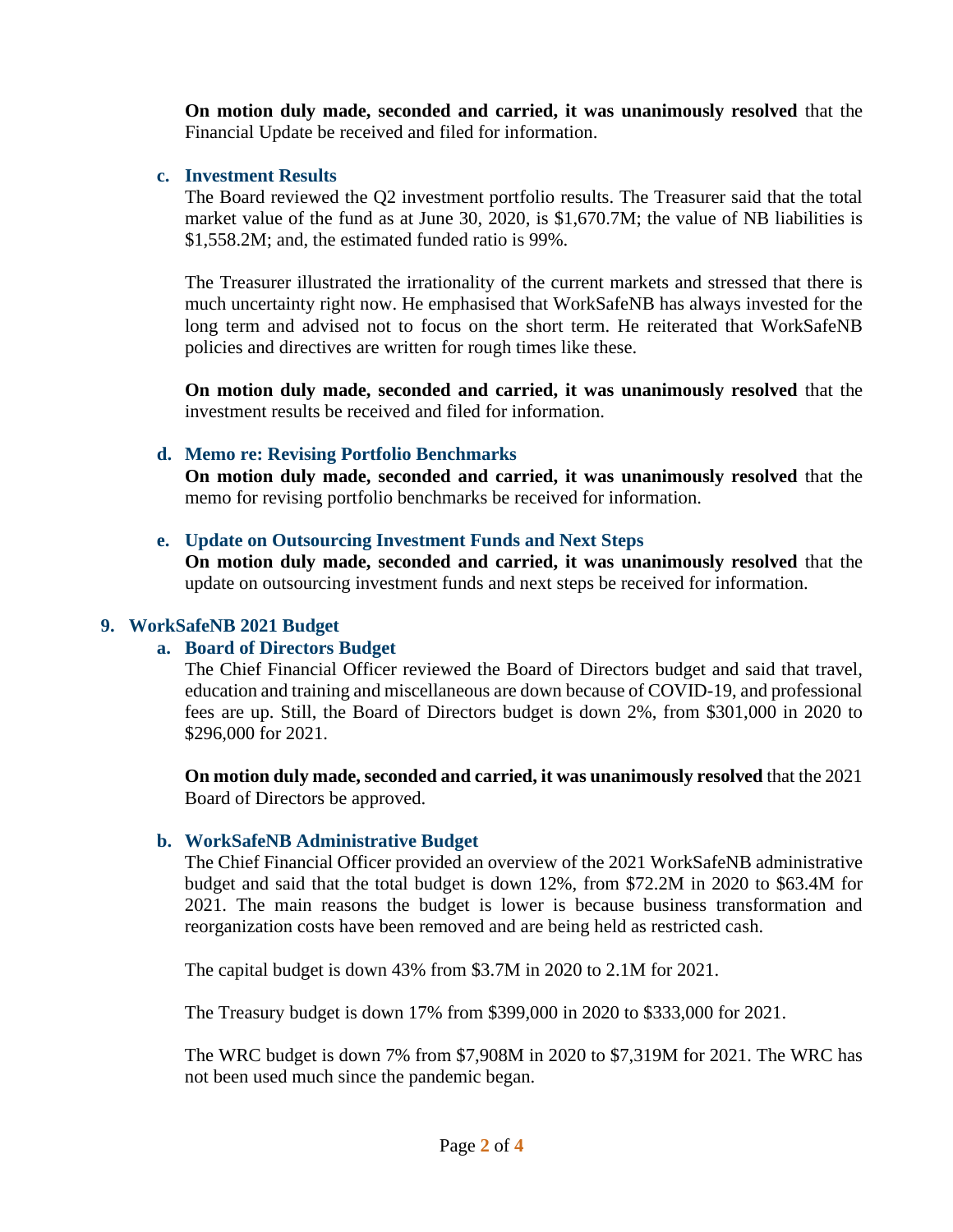**On motion duly made, seconded and carried, it was unanimously resolved** that the 2021 WorkSafeNB administrative budget be received and filed for information.

#### **10. 2021 Assessment Rates**

# **a. 2021 Assessment Rate Under the** *Firefighters' Compensation Act*

The Chief Financial Officer said that the 2021 assessment rate under the *Firefighters' Compensation Act* will be \$450 per firefighter in 2021, down from \$465 in 2020.

**On motion duly made, seconded and carried, it was unanimously resolved** that the 2021 assessment rate under the *Firefighters' Compensation Act* be received and filed.

# **b. 2021 Assessment Rate Under the Workers' Compensation Act**

The Chief Financial Officer provided an overview of the funding policy that was approved by the Board of Directors in 2019. In accordance with that policy, Management determined that 2021 assessment rate under the *Workers' Compensation Act* should be between \$2.02 and \$2.15.

**On motion duly made and seconded** that the 2021 assessment rate under the *Workers' Compensation Act* be between \$2.02 and \$2.15, **the motion was defeated**.

# **11. Human Resources and Compensation Committee Update**

#### **a. Committee Chairperson's Report**

The Chairperson of the Human Resources and Compensation Committee had to leave the meeting at 4:00 p.m. and requested that this update be moved to the next regular meeting of the Board.

- **b. Update on Collective Bargaining and Negotiations Strategy** This item was deferred to the next Board Meeting.
- **c. Update on Human Resources Strategy Map** This item was deferred to the next Board Meeting.
- **d. Update on Succession Plan and Talent Mapping for Organization** This item was deferred to the next Board Meeting.

#### **e. Update on Pay Equity Matter** This item was deferred to the next Board Meeting.

# **12. Audit Committee Update**

# **a. Internal Audit Workplan 2020 Activities**

The Chairperson of the Audit Committee provided a verbal update on Internal Audit and the external consultants. He said that a lot of good work has been done and that it will continue well into 2021.

**On motion duly made, seconded and carried, it was unanimously resolved** that agenda items 17a, 17b and 17c be received and filed for information.

# **13. In-Camera**

An in-camera session was held.